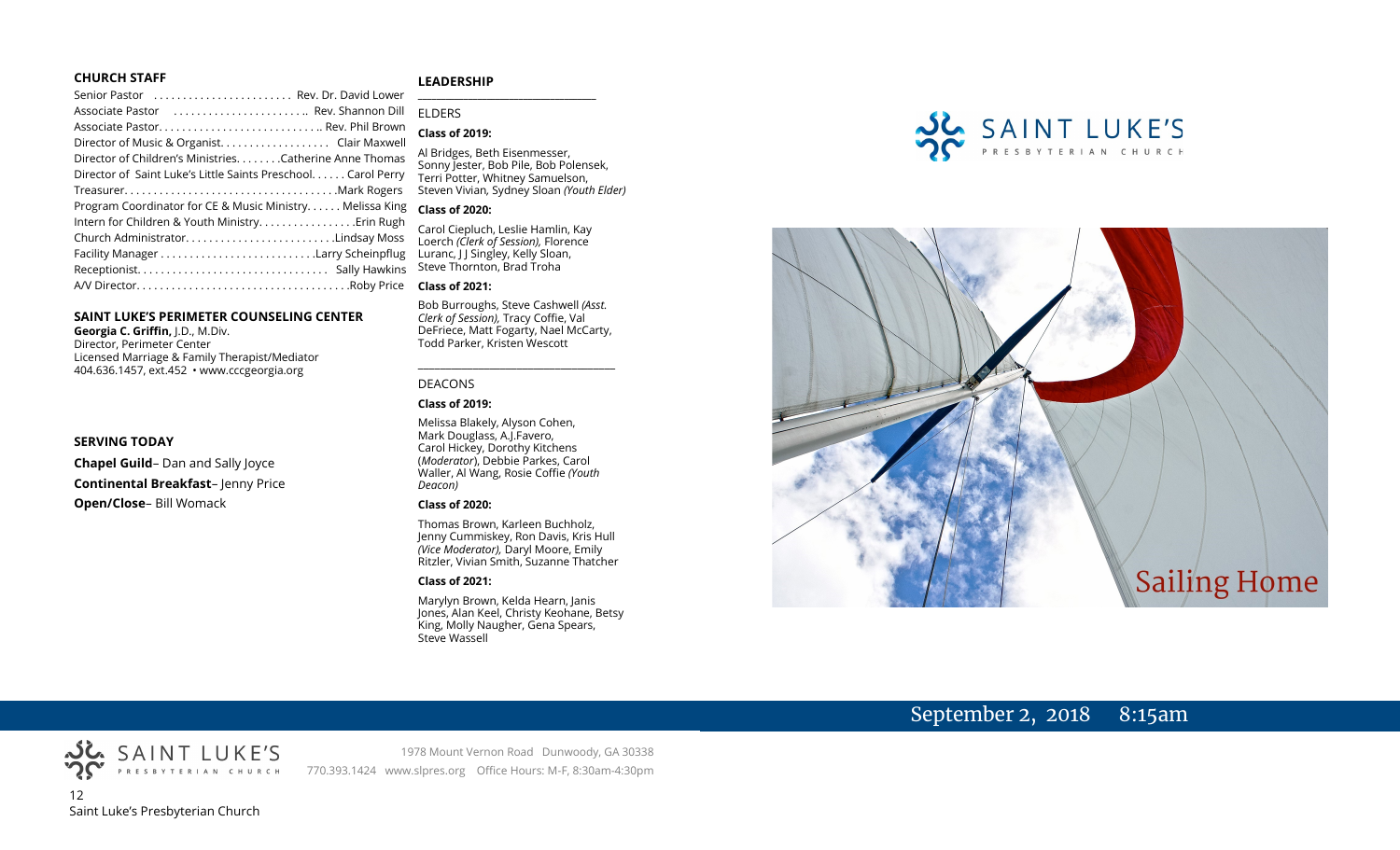

1978 Mount Vernon Road • Dunwoody, Georgia 30338 770.393.1424 • www.slpres.org

### **September 2, 2018**

Fifteenth Sunday after Pentecost

### **Liturgical Color:** White

*Liturgical colors can orient us to the season of the church year and help to engage the sense of sight in worship. White is used for Communion Sunday.*

### **SUNDAY SCHEDULE**

8:15am Chapel Communion Service 9:15am Sunday School 10:30am Sanctuary Worship Service *Nursery available at all services and Sunday School.* 

### MISSION

Responding to God's call and empowered by the Holy Spirit, we invite all to join us in knowing, serving, and sharing Jesus Christ here and around the world.

### VISION

To be a beacon of faith, hope, and love– every member an active disciple in Christ's ministry.

### **WELCOME, GUESTS!**  We are delighted you are worshipping with us.

**DURING** the Welcome, please print the requested information on the Friendship Pad and pass the Friendship Pad down the pew.

**AFTER** the worship service, please join us outside the Chapel where our Pastors will be available to answer questions and provide you with a loaf of freshly-baked bread.

**FOR MORE** information about our programs, ministries or membership, please contact one of our Pastors at 770.393.1424, or visit our website: slpres.org.

### **THAT ALL MAY WORSHIP**

**ASSISTIVE** hearing devices, large print hymnals, large print bulletins and back cushions are available. Please contact an usher for further assistance.  $\Box$ 

**CHILDREN** are a precious part of our church family, and we welcome them in worship. Worship notebooks and tactile activities are available on the table just outside the Chapel doors. For your convenience, there is a Family Restroom located in the administrative office's hallway, on the first floor, near the main lobby.

### **FEAST THIS FALL: ALL TOGETHER NOW!**

FEAST is Saint Luke's dinner and programming on Wednesday evenings for the whole family, and it starts September 19! Sign up for all six weeks or drop in -- we always have room at the table. Our amazing church family already "gets" how we depend upon each other, even across generations, to learn about and live out our calling as followers of Christ - so it seems natural to extend this strength to our Wednesday evening Feast programming for Fall 2018. Each week's program has been carefully selected to help us create stronger connections and dig deeper in our faith. We'll be announcing the complete line-up that includes several special presenters and events soon but rest assured that ALL ages will be truly engaged each week. Of course, child care will be available for little ones…but all are welcome! Chef Quentin will be back in the kitchen, so you can also look forward to delicious dinner and fellowship as usual. Come and see the Holy Spirit at work within ALL of us!

**REALM. TIME TO LOG IN - You can now** access realm here: [https://onrealm.org,](https://onrealm.org) or by going to the member login tab at the top of our website. If you are a previous user of the former system you should be able to log in using the same credentials as before: your primary email account and your password. (Some previous passwords may not have the correct amount of digits and may need to be reset.) If you don't remember your password you can use the password reset function that is present on the login screen. If you have difficulty or if you are a 1<sup>st</sup> time user of our online services then send an email to [realm@slpres.org](mailto:realm@slpres.org) and someone will respond and help you.

### **PRESBYTERIAN WOMEN (PW)**

**REGISTRATION —** Presbyterian Women (PW) is a group that meets monthly for Bible study and mission-oriented projects. We hope you will plan to join us at one of our monthly circle meetings beginning Sept. 10 or 11.

- 2nd Monday Morning Circle, 9:30am (childcare available)
- 2nd Monday Night Circle at 7:30pm
- 2nd Tuesday Morning Circle, 9:30am

This year the Bible study will be "Cloud of Witnesses-God's Promise: I Am With You" by Amy Poling Sutherlun. Stop by our table in the lobby for more information and to register. There is a cost for the study materials; so bring your checkbook. Contact PW Moderator Sandra DuBois (sandradubois@bellsouth.net) if you have any questions. Don't miss this special opportunity to study and grow spiritually with other women at Saint Luke's!

### **#BE THE GOOD: LIVING WHAT WE**

**BELIEVE** —Are you yearning to grow deeper in your faith so that your life might better reflect what you believe? Then "Be The Good" might be for you! This small group will:

- Meet monthly , September to May, on the 3rd Thursday of each month at 7:30pm
- Commit to participate in mission and worship, daily personal devotions and readings
- Seek to live your daily life in a way that reflects that there is good in the world and that God is calling us to be the good in whatever way we can.

Contact Shannon Dill to sign up or for more information!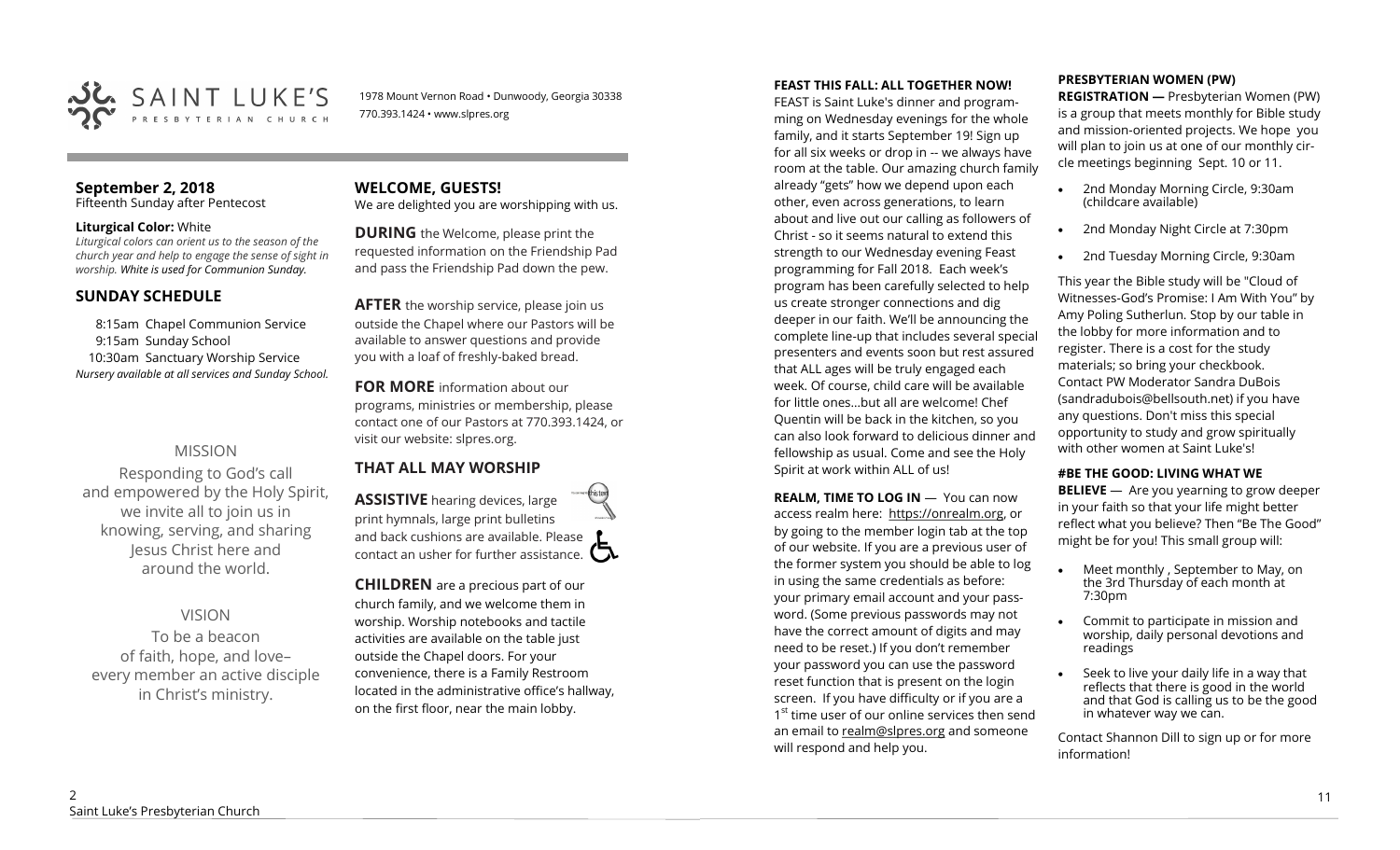# YOUTH MINISTRY

**Phil Brown philbrown@slpres.org / 770.393.1424 ext. 238**  \_\_\_\_\_\_\_\_\_\_\_\_\_\_\_\_\_\_\_\_\_\_\_\_\_\_\_\_\_\_\_\_\_\_\_\_\_\_\_\_\_\_\_\_\_\_\_\_\_\_\_\_\_\_\_\_\_\_\_\_\_\_\_\_\_\_\_\_\_\_\_\_\_\_\_\_\_\_\_\_\_\_\_\_\_\_\_

### **HERE'S WHAT'S COMING UP IN YOUTH MINISTRY:**

### **SEPTEMBER 2**

Labor Day Weekend: No Sunday School or youth activities

### **September 9**

- Sunday School: We will meet upstairs in the youth room at **9:15am**
- Summer Recap Sunday: Wear your name tags or t-shirts from summer trips to worship
- Middle and High School Potluck 5:30-7:30pm: Middle School and High School youth group will be combined and families are invited to share a meal, play some games, and get information on the year ahead. Last names A-F please bring dessert to share, G-Z please bring an entree to share.

### **HIGH SCHOOL RETREAT**

We will head up to Mountain T.O.P. **September 28th- 30th** for a fun and refreshing weekend! Parents: we need drivers and would love to have you! If you'd like to come, register as an adult. Register online by **September 3rd** at <http://tiny.cc/c8ykxy>

# MUSIC MINISTRY

**Clair Maxwell clairmaxwell@slpres.org / 770.393.1424 ext. 227** 

 $\_$  ,  $\_$  ,  $\_$  ,  $\_$  ,  $\_$  ,  $\_$  ,  $\_$  ,  $\_$  ,  $\_$  ,  $\_$  ,  $\_$  ,  $\_$  ,  $\_$  ,  $\_$  ,  $\_$  ,  $\_$  ,  $\_$  ,  $\_$  ,  $\_$ 

### **WEDNESDAY, SEPTEMBER 19**

Cherub Choir and Westminster Choir resume, both at 5pm. Cherub Choir meets in Room 203 and Westminster Choir meets in the Choir Room.

### **THE CHOIR NEEDS YOU**

YOU should be in a choir this fall! Choirs are fun opportunities for: getting to know other church members, growing in your personal knowledge and faith, and enhancing your worship experience. Contact Clair about more information on one of our choirs.

### **In Preparation for Worship**

"With a sailboat, the wind does the Big Work; the sailor's work is all about harnessing and riding on the power of the wind."

*- Joan Gray, Sailboat Church*

**Prelude** This Is the Spirit's Entry Now *arr. Barbara Harbach* 

### **Welcome and Announcements**

*If you are new to Saint Luke's today, welcome, we are so glad you are here! We have a gift of fresh bread we would love to give to you as a token of our gratitude. Please introduce yourself after worship to receive your welcome gift.*

*Please take the time now to fill out the Friendship Pads situated at the end of each pew. Write down your names and pass the pad down the pew, so that you may greet your pew neighbors by name and that we may know you are here.*

### **Call to Worship\***

Leader: When the waves of doubt threaten us,

**People: God is with us.**

- Leader: When fear seems to swamp our lives,
- **People: God is with us.**
- Leader: When the wind is still and all is calm,
- **People: God is with us.**

**Opening Hymn #463\*** How Firm a Foundation

### **Call to Confession\***

Leader: The Lord be with you. **People: And also with you.** Leader: Let us pray.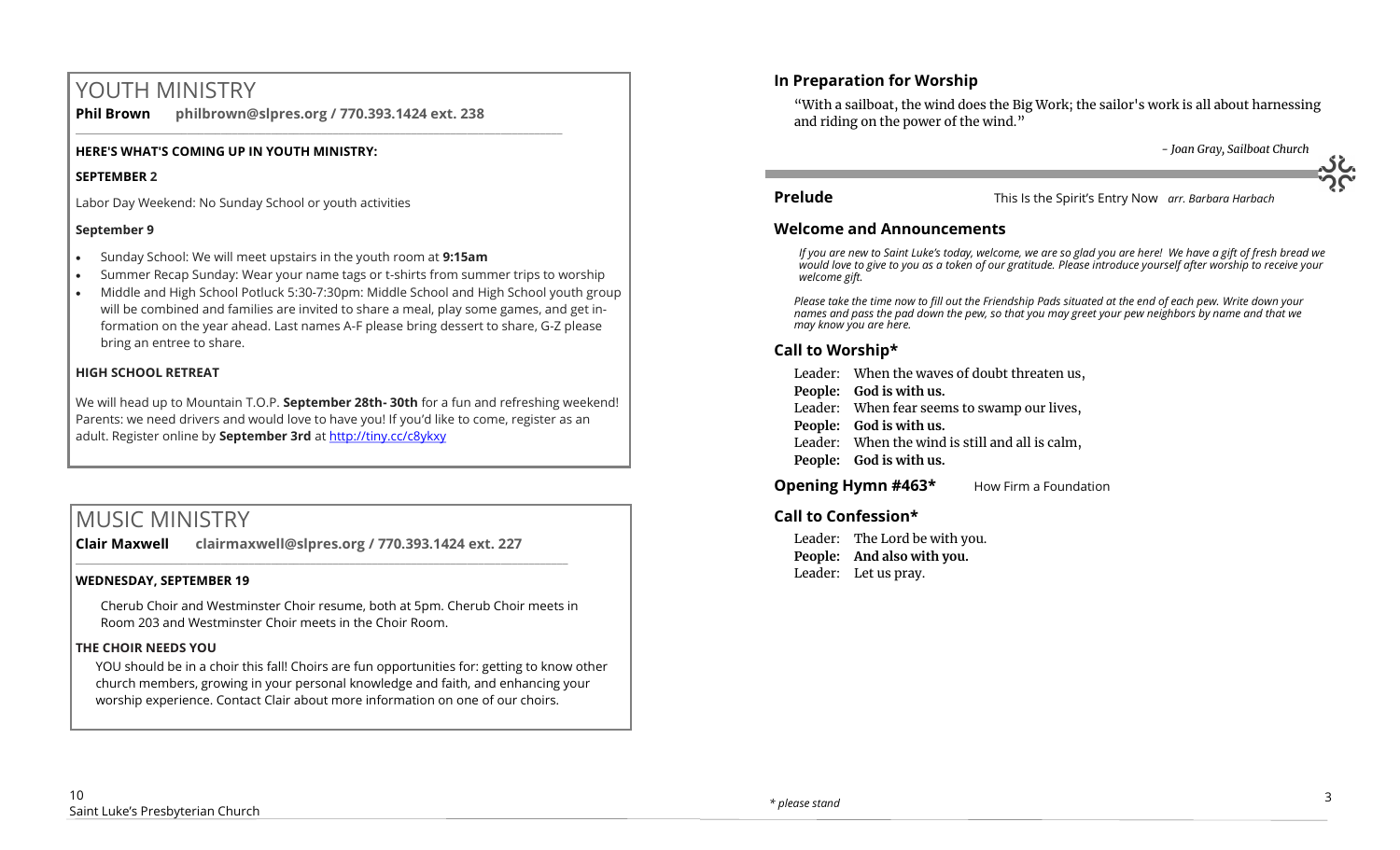### **Prayer of Confession\***

**Lord of wind and water, of calmness and peace, calm our fears and help us to relinquish control and to place our trust in you. When the waves and torrents threaten us, let us again turn to you, remembering your saving mercies and love. Remind us to continue to faithfully work for good, with gratitude for the many blessings you have poured upon us. Give us courage to become disciples who can calm the seas of doubt and anger, bringing hope and peace. Hear now the silent prayers on our hearts...**(*Silence is kept for personal reflection.)*

Leader: Lord, in your mercy. **People: Hear our prayer. Amen.**

### **Assurance of Forgiveness\***

### **Song of Praise #581\*** Glory Be to the Father

**Glory be to the Father, and to the Son, and to the Holy Ghost. As it was in the beginning, is now, and ever shall be. World without end. Amen.**

### **Passing the Peace of Christ\***

Leader: May the peace of Christ be with you. **People: And also with you.** 

### **Prayer for Illumination**

### **Scripture Reading** Mark 4:35-41, *page 39 of the New Testament*

Leader: The Word of the Lord. **People: Thanks be to God.** 

### **Tell Us Our Story** Phil Brown

*Children are always welcome to stay in worship. If preferred, parents may take their child(ren) to child care in Room 114.*

**Sermon Sermon 1988 1988 1989 1989 1989 1989 1989 1989 1989 1989 1989 1989 1989 1989 1989 1989 1989 1989 1989 1989 1989 1989 1989 1989 1989 1989 1989 1989 1989**

# S P L A S H ! CHILDREN'S MINISTRIES

**Catherine Anne Thomas cathomas@slpres.org / 770.393.1424 ext. 228** 

**\_\_\_\_\_\_\_\_\_\_\_\_\_\_\_\_\_\_\_\_\_\_\_\_\_\_\_\_\_\_\_\_\_\_\_\_\_\_\_\_\_\_\_\_\_\_\_\_\_\_\_\_\_\_\_\_\_\_\_\_\_\_\_\_\_\_\_\_\_\_\_\_\_\_\_\_\_\_\_\_\_\_\_\_\_\_\_\_\_\_\_\_\_\_\_\_\_\_\_\_\_\_\_\_\_\_** 

### **WE NEED YOU!**

Leading children is a fun way to share faith with the younger members of our church family. We know you're busy. That's why we get enough adults in each class to "job share", which allows you to coordinate your own schedule with your class teaching partners. And if you're scheduled and something comes up, we can still make it work. You get all the appreciation with none of the guilt! You don't have to be an expert on Bible stories, either. We have the lessons planned and prepared.

*Needs vary by class; for more information – or to reserve your spot – please reach out to [cathomas@slpres.org.](mailto:cathomas@slpres.org)*

### **NEW WAYS TO WORSHIP!**

Worship activities aren't just for kids...many of us are more engaged in listening when our hands are busy. That's why we have brand-new worship carts parked outside the sanctuary (and supplies outside of the chapel) filled to the brim with all kinds of ways to make our SLPC family feel closer to God. Special thanks to the worship committee for funding this important project!

### **SAVE THE DATE: TRUNK–N-TREAT IS SUNDAY, OCTOBER 28!**

Trunk-n-Treat is Sunday, October 28! Here is the schedule of events: 4:30pm Carnival

- 5:30pm Candy Collecting
- 6pm Dinner in the Great Hall

*\* please stand* 9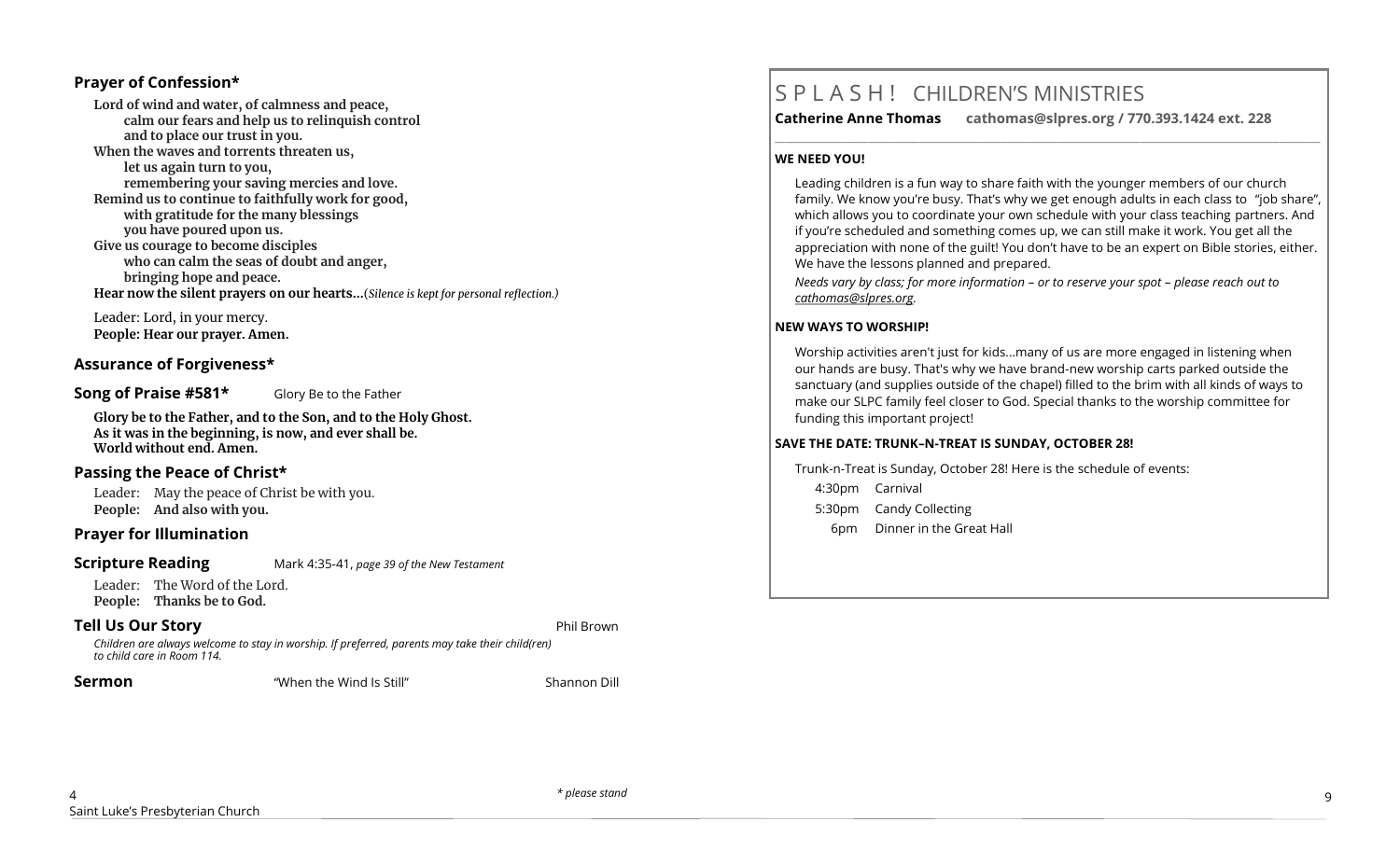# ADULT MINISTRY

**Shannon Dill shannondill@slpres.org / 770.393.1424 ext. 229** 

### **ADULT SUNDAY SCHOOL**

Individual classes have begun. Please see the website for a full description of each class. (http://slpres.org/program-ministries/adult-ministry/sunday-school)

 $\_$  ,  $\_$  ,  $\_$  ,  $\_$  ,  $\_$  ,  $\_$  ,  $\_$  ,  $\_$  ,  $\_$  ,  $\_$  ,  $\_$  ,  $\_$  ,  $\_$  ,  $\_$  ,  $\_$  ,  $\_$  ,  $\_$  ,  $\_$  ,  $\_$ 

Faith Foundations: Room 232 House to House: Room 203 Seasons of the Spirit: Room 231/233 Soul Food: Room 234/236

### **FRIDAY MORNING MEN'S BIBLE STUDY**

Fellowship and Bible study every Friday from 6:40-8am in the Parlor with Dan Joyce.

### **BIBLE STUDY: "WAYFARERS"**

Come join David, Shannon or Phil as this week's preacher leads a study of the scripture for the upcoming Sunday's worship. Meet on Wednesdays at 10am in the church library.

### **#BETHEGOOD**

See the announcement on page 11 for information on this new small group.

# **Affirmation of Faith\*** Nicene Creed

**We believe in one God, the Father, the Almighty, maker of heaven and earth of all that is, seen and unseen. We believe in one Lord, Jesus Christ, the only Son of God, eternally begotten of the Father, God from God, Light from Light, true God from true God, begotten, not made, of one Being with the Father; through him all things were made. For us and for our salvation he came down from heaven, was incarnate of the Holy Spirit and the Virgin Mary and became truly human. For our sake he was crucified under Pontius Pilate; he suffered death and was buried. On the third day he rose again in accordance with the Scriptures; he ascended into heaven and is seated at the right hand of the Father. He will come again in glory to judge the living and the dead, and his kingdom will have no end. We believe in the Holy Spirit, the Lord, the giver of life, who proceeds from the Father and the Son, who with the Father and the Son is worshiped and glorified, who has spoken through the prophets. We believe in one holy catholic and apostolic church. We acknowledge one baptism for the forgiveness of sins. We look for the resurrection of the dead, and the life of the world to come. Amen.**

### **Offering Invitation**

*Giving is a tangible sign of worship. If you give electronically, there is a blue, laminated, electronic giving card in the pew rack to place in the offering plate as it is passed.*

**Offertory** O Blessed Spring *arr. Robert Buckley Farlee*